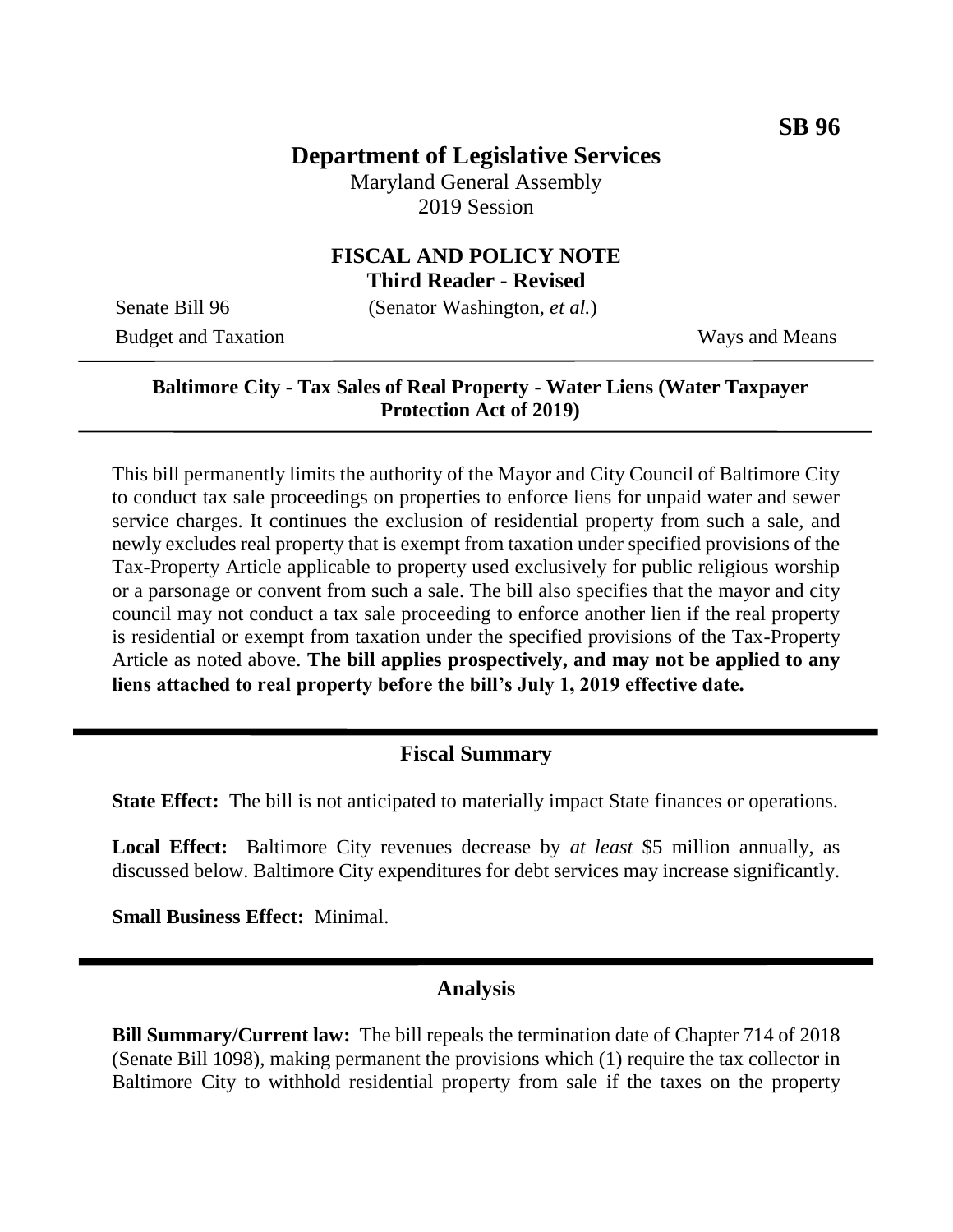consist only of a lien for unpaid water and sewer charges, and (2) prohibit the Mayor and City Council of Baltimore City from selling a property to enforce a lien for unpaid charges for water and sewer service, unless the property is not a residential property. These provisions, under current law, terminate December 31, 2019.

#### *Sale of Property to Enforce a Lien for Water and Sewer Service*

The bill specifies that the Mayor and City Council of Baltimore City may not sell a property to enforce a lien for unpaid charges for water and sewer service unless (1) the lien is for at least \$350; (2) the property is not a residential property or real property that is exempt from taxation under specified provisions of the Tax-Property Article; and (3) the unpaid charges are at least three quarters in arrears (approximately 270 days). The bill also requires the tax collector in Baltimore City to withhold real property that is exempt from taxation under specified provisions of the Tax-Property Article from sale, if the taxes on the property consist only of a lien for unpaid water and sewer charges.

Under current law, the Mayor and City Council of Baltimore City may not sell a property *solely* to enforce a lien for unpaid charges for water and sewer service unless (1) the lien is for at least \$350; (2) the property is not a residential property; and (3) the unpaid charges are at least three quarters in arrears.

The bill repeals a provision in current law that authorizes the mayor and city council to enforce a lien on residential property for unpaid water and sewer service if the property is being sold to enforce another lien.

#### *Exemption from State Property Tax – Religious Groups and Organizations*

Generally, a property that is owned by a religious group or organization is not subject to property tax if the property is actually used exclusively for (1) public religious worship; (2) a parsonage or convent; or (3) educational purposes. Additionally, property owned by an individual or a religious group is not subject to property tax if the property is actually used exclusively to bury dead individuals. An organization that owns property in Baltimore City that is not subject to property tax must submit an application to the State Department of Assessments and Taxation (SDAT) by April 1 of each year in which the property is assessed in accordance with SDAT's three-year cycle.

**Background:** SDAT advises that records indicate that 1,707 properties in Baltimore City currently receive an exemption from State property taxes, but that it does not separately track the number of properties used exclusively for public religious worship or a parsonage or convent. SDAT further advises that it provides certain assessment records to the Baltimore City Department of Finance on a monthly basis, including records related to property tax exempt status.

SB 96/ Page 2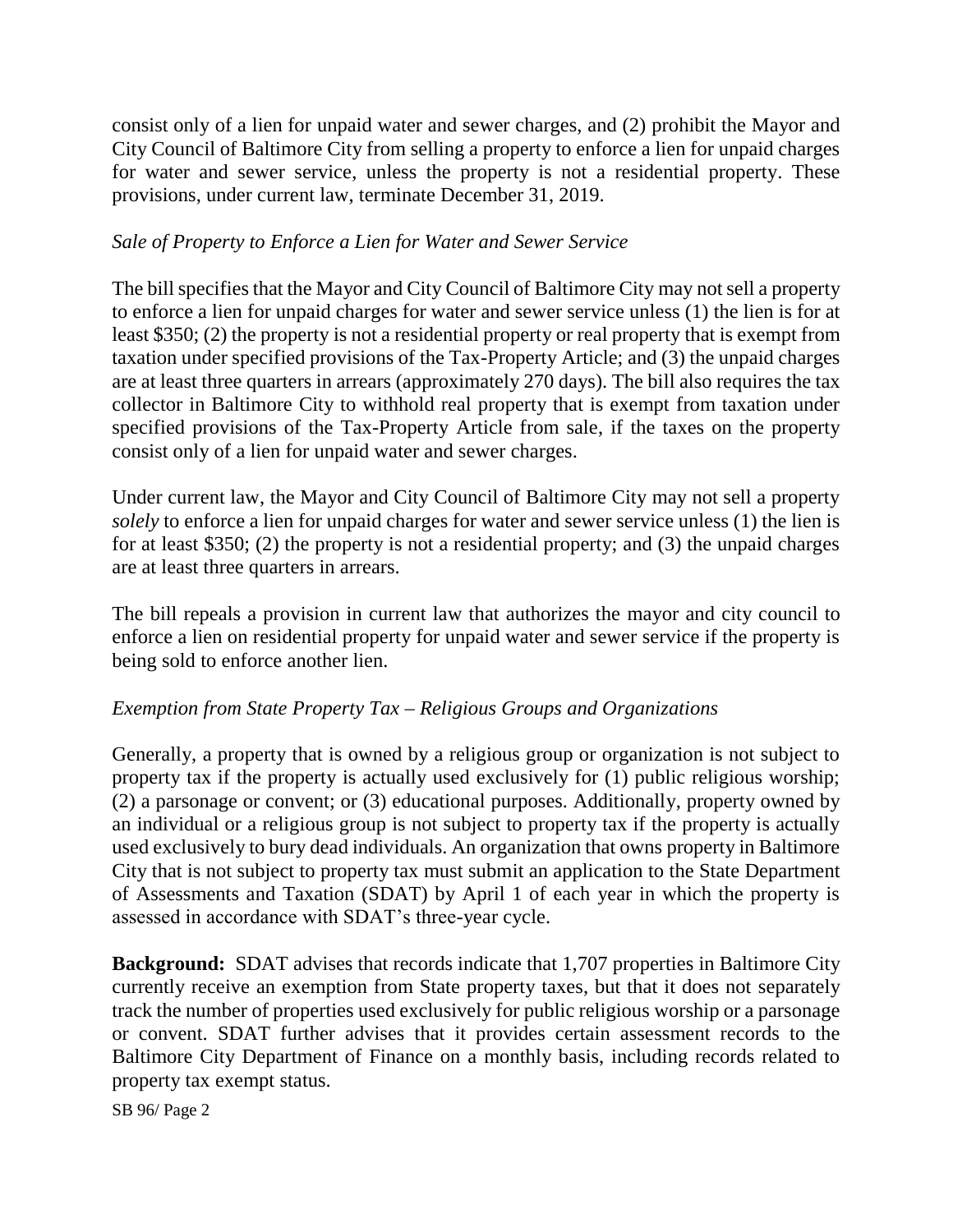The Baltimore Department of Public Works (BDPW) offers several programs to assist [qualifying customers](https://taxsale.baltimorecity.gov/water-bill-assistance) who are unable to pay their water bills. Options include bill adjustments, payment plans, or financial assistance. BDPW also provides specified credits and fee exemptions for financial hardship. However, in response to questions related to previous legislation, Baltimore City advised that delinquency rates of property owners on payment plans for delinquent water bills remain between 50% and 60% per year.

Baltimore City advises city water and wastewater utility funds are self-sustaining financial entities which are financially independent from the city's general fund. The fiscal 2019 combined operating budget for the water and wastewater utility funds is about \$478 million, which includes \$144 million of annual debt service to pay for multiyear, multibillion dollar capital improvements required to support and maintain not only the city's water and sewer infrastructures, but also the region's water supply and high-quality treatment systems. The city provides potable water to Baltimore County and parts of Howard and Anne Arundel counties, as well as raw water to Carroll and Harford counties.

Baltimore City further advises that there has been, in addition to the restrictions put in place by Chapter 714 of 2018, a moratorium on sending owner-occupied property to tax sale to enforce unpaid water bills in the city, and that no property has been foreclosed due only to water liens in the past three years. The moratorium does not have a scheduled termination date, but may be ended at any time.

**Local Fiscal Effect:** Baltimore City revenues decrease by at least \$5 million annually, due to the bill's permanent prohibition on tax sale proceedings to enforce liens due to water and sewer charges for any residential property or real property that is exempt from taxation under specified provisions of the Tax-Property Article applicable to property used exclusively for public religions worship or a parsonage or convent, as well as the prohibition against enforcing liens due to water and sewer charges even when the property is sold to enforce another lien.

In fiscal 2018, prior to the effective date of Chapter 714 of 2018, and in compliance with the terms of the city-imposed moratorium on sending owner-occupied property to tax sale solely to enforce unpaid water and sewer bills, Baltimore City removed 3,528 owner-occupied residential properties from its annual tax sale. This represents a total value of \$5.7 million in liens not sold, and revenue lost, during the 2018 tax sale.

In fiscal 2017, through the threat of foreclosure and the potential for a property to be sold at a tax sale, Baltimore City recovered a significant amount of delinquent water and sewer charges. Baltimore City sent a total of approximately 7,000 water-only final bill and legal notices, representing a total of \$13.3 million in delinquent accounts. Approximately 5,200 of those accounts, representing \$9.3 million, were paid prior to tax sale.